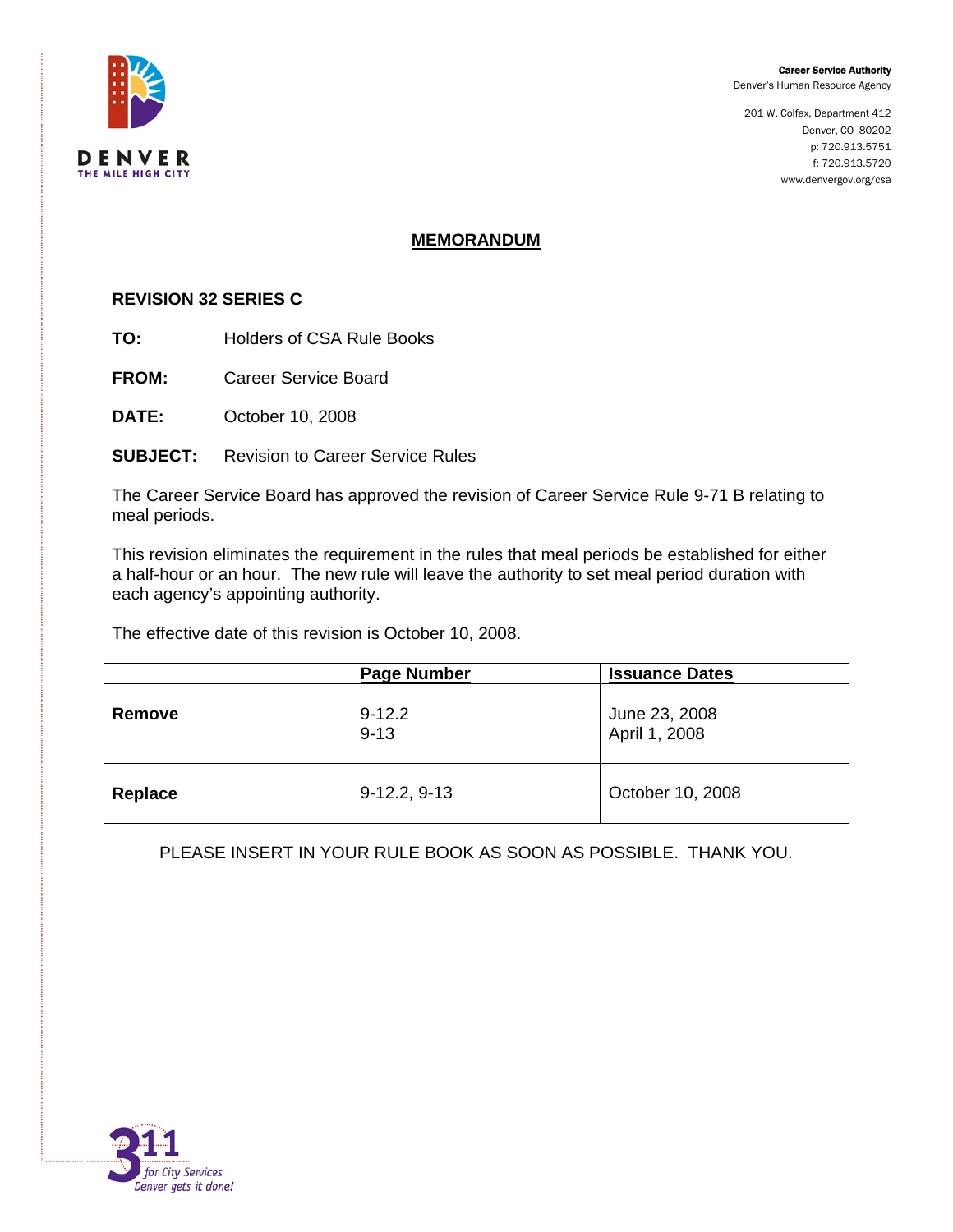# 9-68 Heavy Equipment Mechanic Trainer Differential (Effective June 23, 2008; Rule Revision Memo 29C)

- A. A Heavy Equipment Mechanic ("HEM") who is assigned HEM trainer duties by an appointing authority shall be eligible for a differential of \$2.25 per hour for all time spent performing HEM trainer duties (but not to exceed four hundred hours per calendar year).
- B. The appointing authority shall select eligible HEM trainers through a formal process that shall include submission of an application, a formal interview, and demonstration and evaluation of technical skills.
- C. 1. The appointing authority shall provide a training plan which shall include the criteria that will be used for selecting HEM trainers to the Personnel Director for approval.
	- 2. The appointing authority shall provide the name(s) of any eligible employee(s) to the CSA prior to payment of the differential.
- D. An appointing authority may terminate the assignment of training duties to an employee at any time. The appointing authority shall notify the CSA when an employee is no longer assigned training duties.

# Section 9-70 Hours of Work

# 9-71 Standard Work Week

- A. The five (5) day forty (40) hour week shall be the standard work week for employees of the Career Service.
- B. Standard work hours shall be eight (8) hours per day, excluding the meal period. In certain cases, because of the character of the work, it may be necessary for an employee to be required to eat a meal while working. When the meal period is spent predominantly for the benefit of the City, the employee shall be paid for the entire meal period. (Effective October 10, 2008; Rules Revision Memo 32C)
- C. Appointing authorities shall be responsible for establishing daily work schedules.
- D. The work week shall begin on Sunday and end on Saturday unless otherwise designated by the appointing authority.